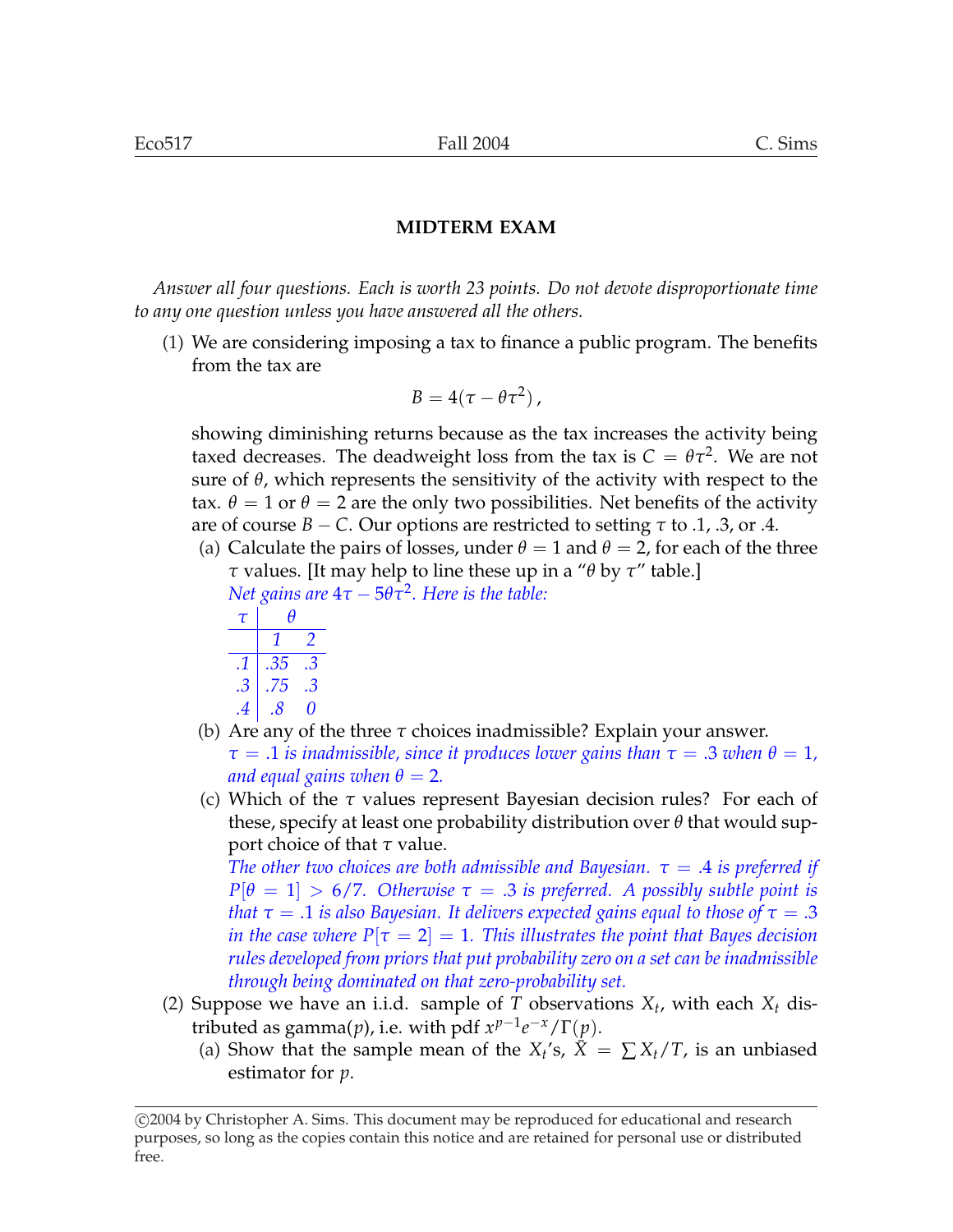*It was acceptable simply to point out that the mean of a standard Gamma(p*, *α)*  $i\sigma p/\alpha$ , so that here each  $X_t$  has mean p. Therefore  $E[\bar{X}|p] = T \cdot p/T = p$ , and *X*¯ *is unbiased for p. One could also do the integral:*

$$
E[X_t | p] = \frac{\int_0^\infty x \cdot x^{p-1} e^{-x} dx}{\Gamma(p)} = \frac{\Gamma(p+1)}{\Gamma(p)} = p,
$$

*where we are using the fact that*  $\Gamma(p) = (p-1)!$  *for integer p.* 

(b) Display the kernel of the Bayesian posterior pdf for *p* when the prior pdf for *p* has the form  $\pi(p) = \lambda^p e^{-\lambda} / \Gamma(p+1)$  over the integer values of  $p = 0, 1, \ldots, \infty$ , with  $\lambda > 0$ . (The kernel of the pdf is just any function that is proportional to the pdf, without necessarily integrating to one.) Note that here we are talking about a posterior concentrated on the nonnegative integers.

*The kernel is*

$$
\frac{\lambda^p}{\Gamma(p)^T\Gamma(p+1)}\left(\prod_{t=1}^T x_t\right)^{p-1}e^{-\sum_{1}^T x_t-\lambda}.
$$

*Since we are interested only in the behavior of this as a function of p, we can simplify it by removing all factors that don't depend on p, to arrive at*

.

$$
\frac{\lambda^p \left( \prod_{t=1}^T x_t \right)^{p-1}}{\Gamma(p)^{T+1} p}
$$

*There is a glitch in the statement of this problem, though. The Gamma distribution and* Γ(*p*) *are undefined for p* = 0*, so at best this has to be interpreted as a* kernel over  $p > 1$ .  $\Gamma(p)$  *is defined for all*  $p > 0$ . What I meant to state as the *prior was*  $\pi(p) = \lambda^{p-1} e^{-\lambda} / \Gamma(p)$ , for integer  $p > 0$ . This would have led to *the posterior kernel*

$$
\frac{\left(\lambda \prod_{t=1}^{T} x_t\right)^{p-1}}{\Gamma(p)^{T+1}}
$$

(c) Explain why the sample mean cannot be a Bayesian posterior mean for *p*, regardless of the prior distribution on *p*.

*A reasonable answer was simply that we showed in class that an unbiased estimator cannot be a Bayesian posterior mean with any proper prior, if the estimator has finite variance. However, to make this answer complete you should have checked the finite variance property, and the question did not explicitly rule out improper priors. A direct and clean argument is simply to note that the sufficient statistic for p here is*  $\prod x_t$  *(or equivalently*  $(\prod x_t)^{1/T}$ *, the geometric mean). Since the sample mean does not depend on the data exclusively*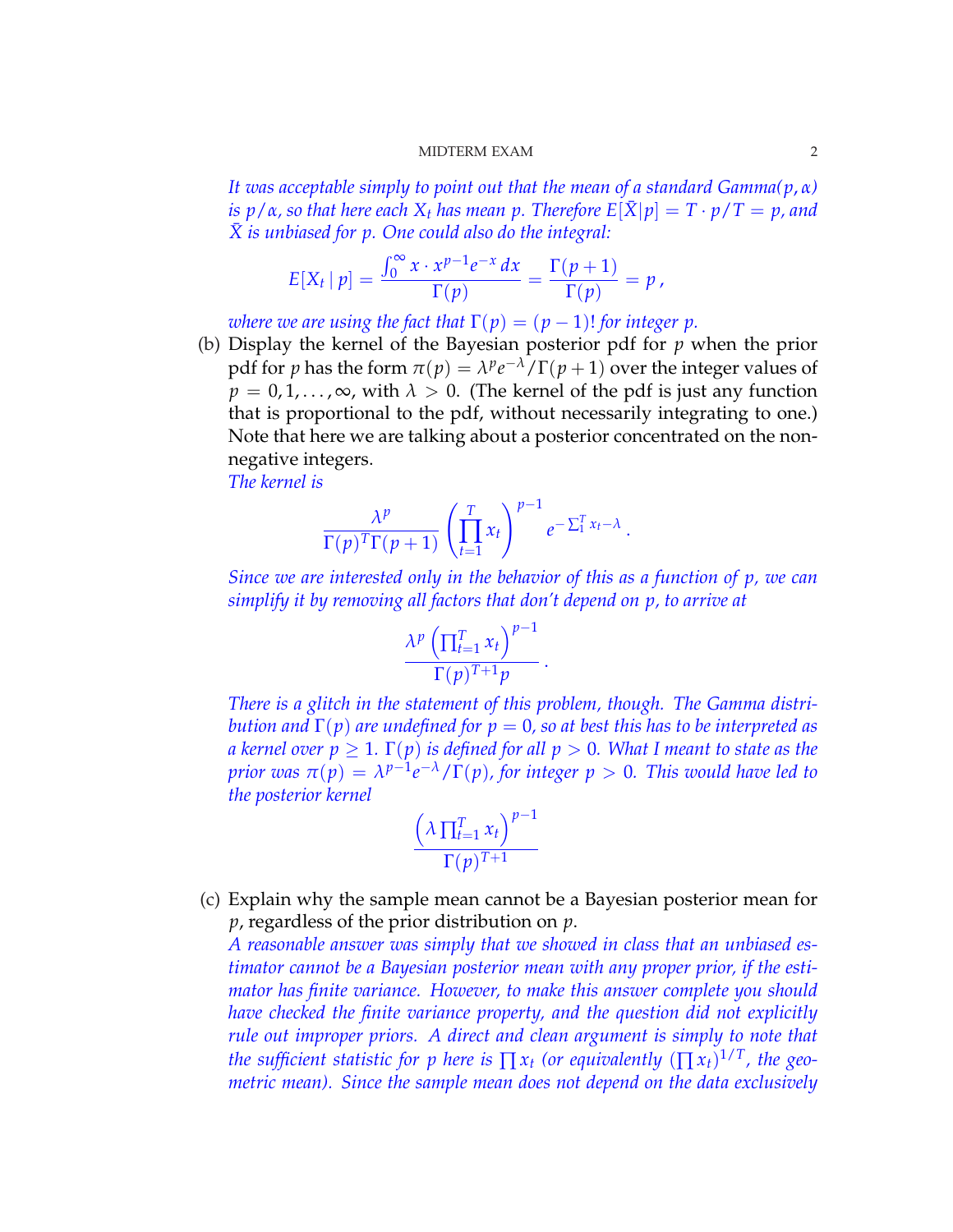*through the sufficient statistic, it is not determined by the likelihood function shape alone. It therefore can't be a Bayesian estimator, because Bayesian estimators, whether from proper or improper priors, and regardless of the loss function, depend on the data only through the likelihood function and (therefore) through the sufficient statistics.*

- (3) Suppose we will have a single observation on a random variable *X* that is the sum of two independent  $U(0, a)$  (uniform on the interval  $(0, a)$ ) random variables, where  $a > 0$  is unknown.
	- (a) Find the pdf of  $X | a$ .

*There are several ways to get the answer, which is that the pdf of X is*  $1/a$  −  $|(x − a)/a^2|$  for  $x ∈ (0, 2a)$ , 0 elsewhere, i.e. a triangle on  $(0, 2a)$  with peak *height* 1/*a at a. One way to get this result is to recall that the sum of two independent random variables is the convolution of their pdfs, so here we have, for*  $x \in (0, a)$  $\int f(x)$ 

$$
\int_0^x \frac{1}{a^2} dy = \frac{x}{a^2}.
$$

*It should be clear by the symmetry, that this linear behavior for x* < *a just gets reversed as x proceeds above a. One could also think directly about the 2 dimensional geometry. If U*, *V are the two independent uniforms that sum to X, they have a joint density spread evenly over the unit square in* **R**<sup>2</sup> *. Transforming from u*, *v coordinates to x*, *v coordinates has a Jacobian of 1, but we have to recognize that for a fixed value of x, v can range only between*  $max(0, x - a)$ *and* min(*x*, *a*)*. When we then integrate w.r.t. y, we get the same result.*

- (b) Show that *X* is an unbiased estimator for *a*. *This is obvious, since the pdf is symmetric about a and bounded, so its expectation exists.*
- (c) Construct a two-tail test of size .04 for the null hypothesis  $H_0: a = a_0$ , for an arbitrary  $a_0 > 0$ .

*We want to find an*  $\bar{x}$  *such that*  $\int_0^{\bar{x}} (x/a_0^2)$  $_{0}^{2}) dx = .02$ . *This can easily be seen to be*  $\bar{x}$  = .2*a*<sub>0</sub>*. Therefore the symmetric interval that, conditional on a*<sub>0</sub>*, has probability .96, is* (.2*a*0, 1.8*a*0)*. The test should therefore reject whenever X is outside this interval.*

(d) Construct a 96% confidence interval for *a* based on the family of tests you contructed in (3c)

*For the confidence interval, we just collect all values of a that are not rejected for a given observation on X. These are all a's such that X* > .2*a or X* < 1.8*a, or in other words all a's in the interval*  $(\frac{5}{9}X, 5X)$ *.*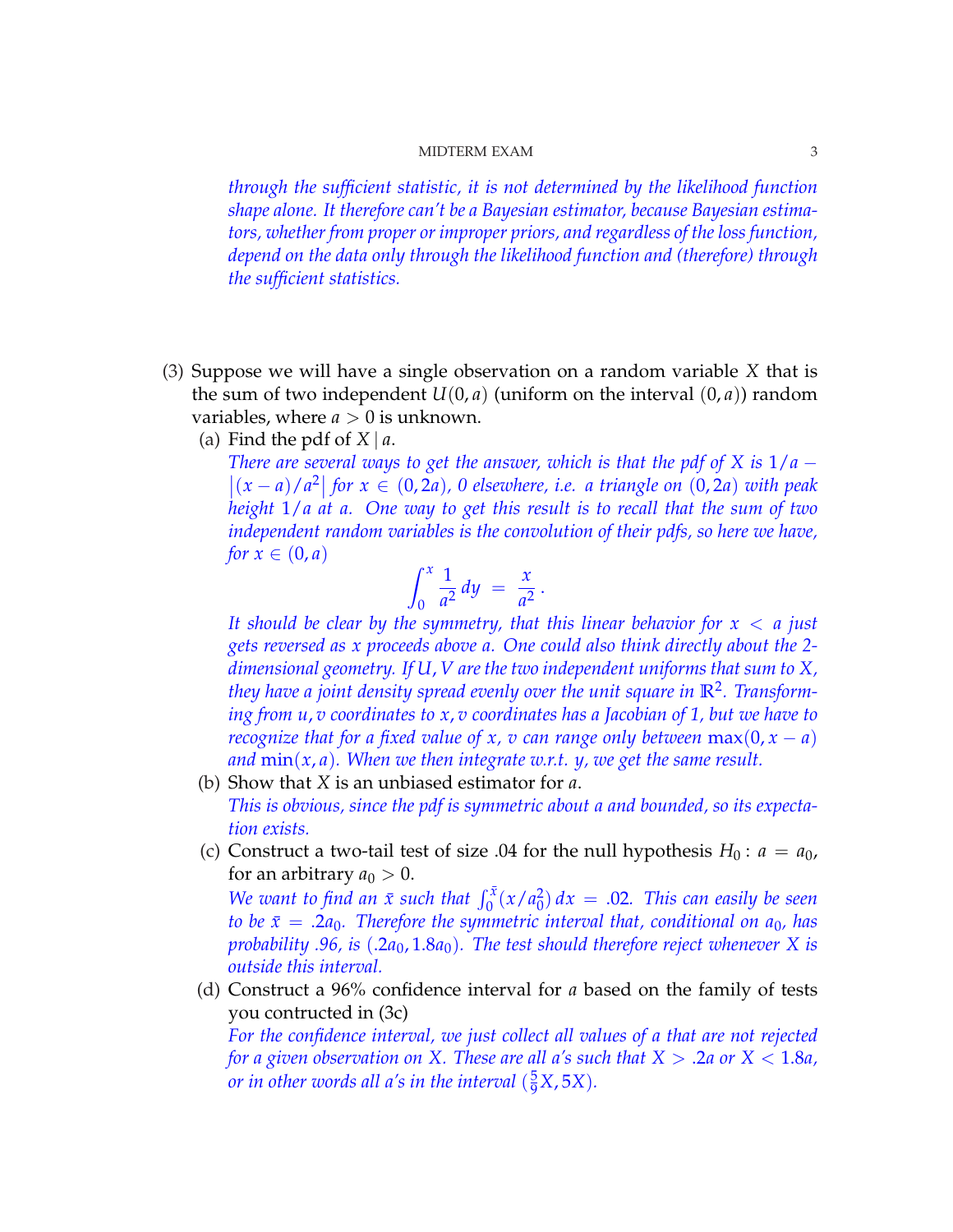(e) Calculate the likelihood function and sketch a plot of it against *a*. Will the posterior mean under a flat prior be *X*? Is it likely that a decision maker with loss function  $(a - \hat{a})^2$  will choose  $\hat{a} = X$ ? Why or why not. *The likelihood is*  $x/a^2$  *for*  $a > x$ ,  $2/a - x/a^2$  *for*  $a \in (x/2, x)$ *. See the figure for a "sketch". Since the pdf for large a is x*/*a* 2 *, the flat-prior posterior pdf, though integrable, has infinite first moment, so certainly X is not the posterior mean. A decision-maker should be using a proper prior, so the fact that the flat-prior posterior implies infinite expected loss under the loss function given does not mean the decision-maker would see infinite expected loss. But if the decision-maker's prior were not sharply concentrated relative to the likelihood, the heavy skewness to the right of the likelihood would pull the posterior mean (which is the optimal choice under a quadratic loss function) well above X. As an aside, (you were not asked for this) the flat-prior 96% equal-tail interval for a is* (.59*X*, 36*X*)*, much more skewed to the right than the confidence region.*



(f) Suppose we want to test  $H_0: a < 1$ . Consider the following procedure: Reject  $H_0$  if the confidence interval you constructed in  $(3d)$  is disjoint from  $(0, 1)$  (i.e., does not overlap it at all). What is the size of this test? Is it unbiased?

*When a* = 1*, this test rejects if and only if X is in the right tail of the rejection region for the part* (3c) *test of a as null hypothesis, so the rejection probability*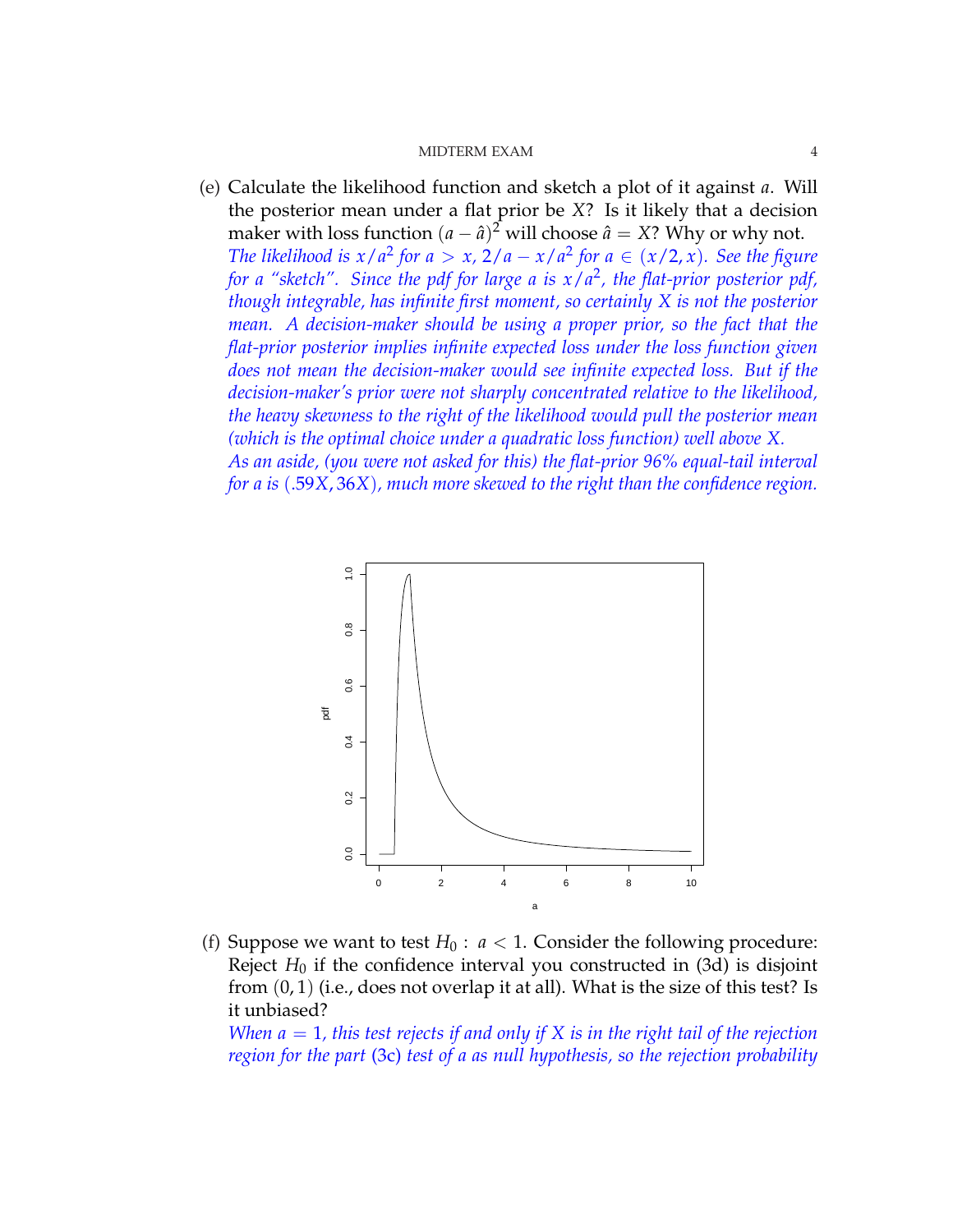*is .02. The test rejects whenever X exceeds 5. The probability of such an openended-to-the-right interval, conditional on a, is strictly increasing in a. Thus for a's less than one the rejection probability is smaller, so the size of the test is .02, and for a's greater than one the rejection probability is larger, so the test is unbiased.*

(4) We have data for a standard normal linear model,  ${Y | X} ∼ N(Xβ, σ²I)$ . There are 10 observations and  $\frac{1}{2}$   $\frac{1}{2}$   $\frac{1}{2}$  $\overline{r}$  $\overline{a}$  $\overline{r}$  $\overline{a}$ 

$$
X'X = \begin{bmatrix} 1 & 1 & 1 \\ 1 & 2 & 2 \\ 1 & 2 & 3 \end{bmatrix}, \quad (X'X)^{-1} = \begin{bmatrix} 2 & -1 & 0 \\ -1 & 2 & -1 \\ 0 & -1 & 1 \end{bmatrix}, \quad \hat{\beta}_{OLS} = \begin{bmatrix} 1 \\ 2 \\ 3 \end{bmatrix},
$$

$$
X'Y = \begin{bmatrix} 6 \\ 11 \\ 14 \end{bmatrix}, \quad Y'Y = 80.
$$

(a) Find a 95% two-sided confidence interval for  $\beta_2 + \beta_3$ . The .025 tail for a  $t_7(0, 1)$  distribution is at 2.36.

*First we need the usual estimate of residual variance, which here can be found as*  $(Y'Y - \hat{\beta}'_{OLS}X'Y)/(T - k) = 10/7$ . We are interested in the linear combi*nation of β*<sup>'</sup>*s* with weights  $w = (0, 1, 1)$ *. We can therefore treat*  $\hat{\beta}_{OLS,2} - \beta_2 + \hat{\beta}_1$ *β*ˆ*OLS*,3 − *β*3*, conditional on β, as t*<sup>7</sup> *with variance parameter*

$$
(10/7) \cdot w(X'X)^{-1}w' = 10/7.
$$

*This makes the requested interval*  $5 \pm (2.36 * 1.2) = (2.2, 7.8)$ *.* 

(b) Explain how you would calculate a 95% HPD set for  $\beta_1/(\beta_1 + \beta_2)$  under a *dσ*/*σ* prior, without actually trying to carry out the calculation. You should explain as if giving intructions to an undergraduate RA well trained in algebra and calculus and computer programming, but who knows nothing about probability or statistics.

*There are two possible approaches: Jacobian or Monte Carlo simulation.*

**Jacobian:** *If we set*  $\gamma = \beta_1/(\beta_1 + \beta_2)$ *, the Jacobian is* 

$$
\left|\frac{\partial(\beta_1,\beta_2)}{\partial(\gamma,\beta_2)}\right| = \frac{\beta_2}{(1-\gamma)^2}.
$$

*Substitute*  $\beta_1 = \gamma \beta_2 / (1 - \gamma)$  *for*  $\beta_1$  *in the multivariate t<sub>7</sub> density for β, and multiply the result by the Jacobian. Numerically integrate this expression with respect to*  $β_2$  *at a finely spaced set of values of*  $γ$ *, chosen to cover the region where the integrand is large. Take special care with*  $\gamma = 1$  *because the Jacobian suggests the pdf will show an integrable discontinuity there; it may be necessary to use a finer grid in that neighborhood. Normalize the resulting vector of marginal pdf heights so they*